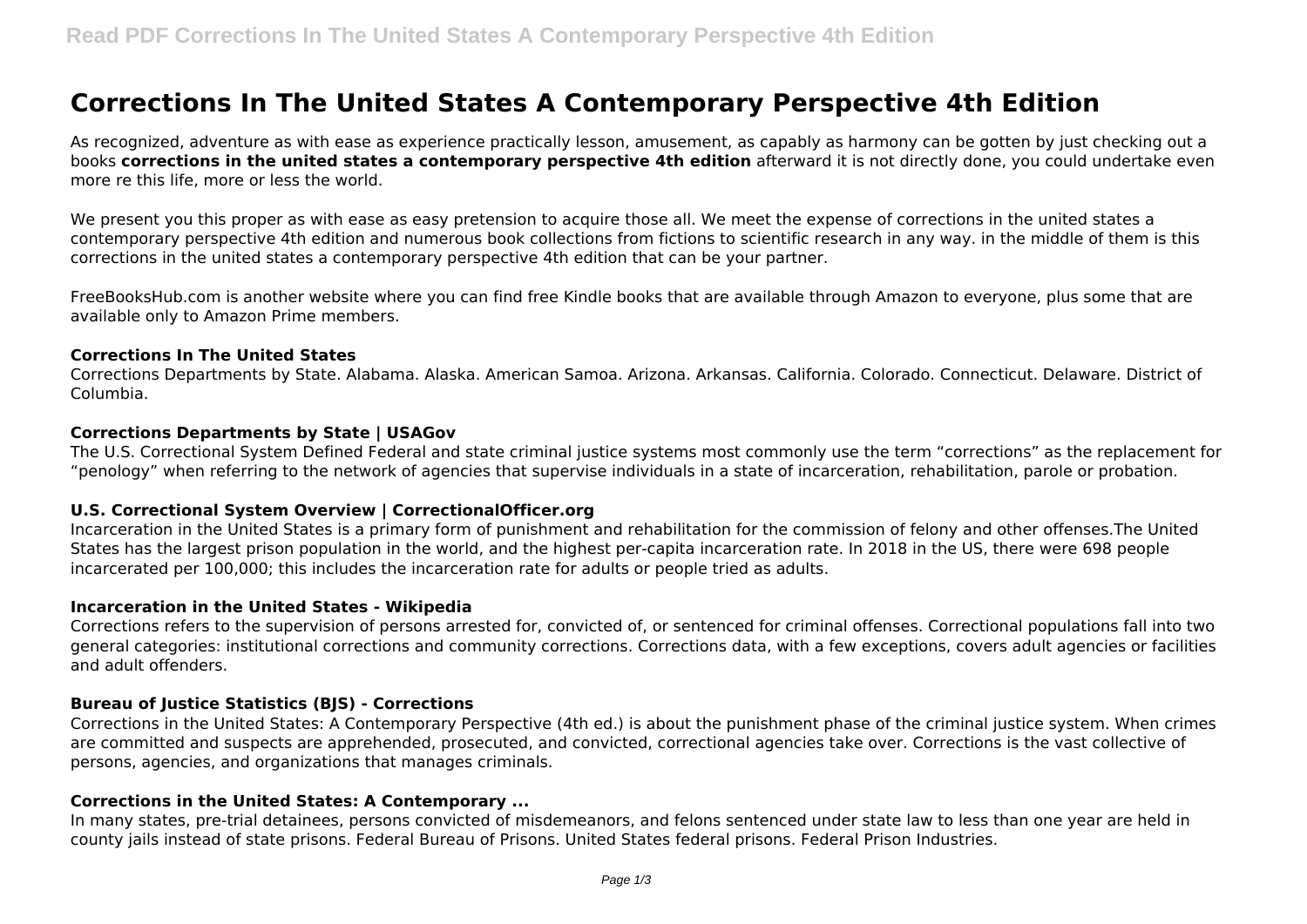#### **Lists of United States state prisons - Wikipedia**

For state and local prison records, contact the state or local corrections department. Federal Bureau of Prisons The Federal Bureau of Prisons (BOP) is in charge of ensuring federal prisons are safe, humane, cost-efficient, and secure. It is responsible for more than 200,000 inmates and nearly 40,000 employees.

#### **Prisons and Prisoners | USAGov**

Today the Federal Bureau of Prisons houses inmates convicted of federal crimes. As of today the total number of inmates held in BOP operated facilities is 183,820 in 122 institutions, 27 residential reentry management offices and 11 privately managed facilities. BOP Timeline. 1891 - Federal Prison System Established.

## **The History of Corrections in America | National Institute ...**

By the numbers. These statistics provide an interesting look at the BOP, but more importantly, they are invaluable for managers who must carefully make decisions and strategically plan for the future.

#### **BOP: Statistics - Federal Bureau of Prisons**

Hawaii ranks first in the nation for corrections. New Hampshire places second in this subcategory, followed by Vermont, Maine and Washington. Explore more about the Best States for corrections...

#### **Best States for Prisons | US News Best States**

Correctional Populations in the United States, 2017-2018 This report is the 23rd in a series that began in 1985. It provides statistics on populations supervised by adult correctional systems in the United States, including persons held in prisons or jails and those supervised in the community on probation or parole.

## **Bureau of Justice Statistics (BJS) - Community Corrections ...**

The American criminal justice system holds more than 2.3 million people in 1,719 state prisons, 102 federal prisons, 901 juvenile correctional facilities, 3,163 local jails, and 76 Indian Country jails as well as in military prisons, immigration detention facilities, civil commitment centers, and prisons in the U.S. territories.

## **Statistics | National Institute of Corrections**

In the United States today, as articulated by the U.S. Supreme Court, punishment has at least four justifications: deterrence, societal retribution, rehabilitation, and incapacitation—the last category intended to protect society by permanently incarcerating those who cannot be reformed.

## **History of Corrections—Punishment, Prevention, or ...**

Corrections in the United States; A Contemporary Perspective (3rd ed.) is about the punishment phase of the criminal justice system. When crimes are committed and suspects are apprehended, prosecuted, and convicted, correctional agencies take over. Corrections is the vast collective of persons, agencies, and organizations that manages criminals.

## **Corrections in the United States: A Contemporary ...**

Tuberculosis Cases and Percentages by Residence in Correctional Facilities, Age > 15: Reporting Areas, 2018 (Reported Tuberculosis in the United States, 2018). This chart provides an overview of the number of TB cases reported as diagnosed in correctional settings in the U.S. and a breakdown